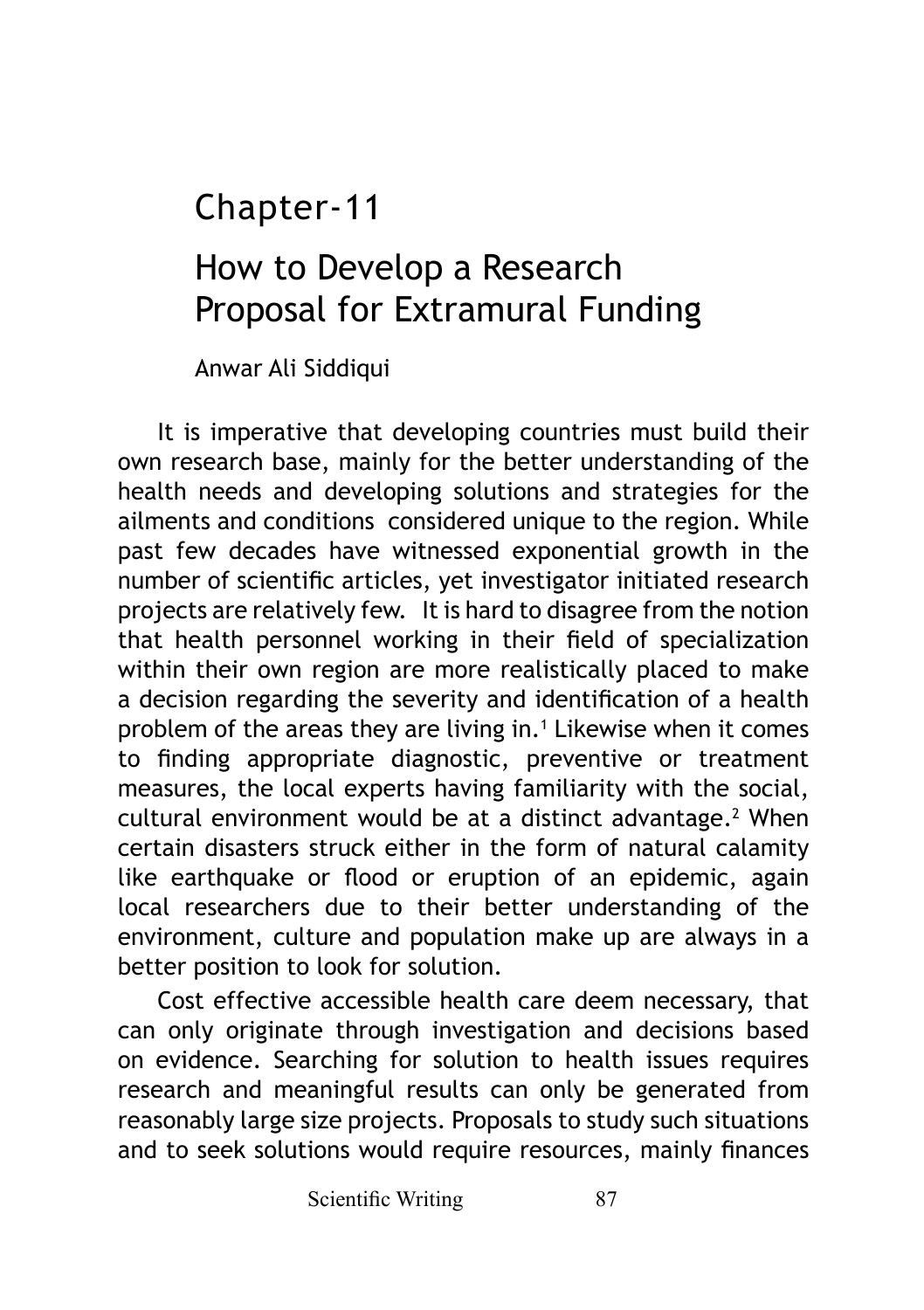and logistic support. A quick search of scientific literature on a topic of your interest would yield scores of quality research papers, which present work produced by researchers who had been recipient of research grant money awarded by the well, known and well recognized national and international organisations.

This chapter is written with the aim to provide basic knowledge on the development of research proposal intended to seek intra mural and extramural funding. Securing grant fund is a competitive process where an applicant submits his/ her proposal either in response to an RFA (Request For Applications) or an investigator initiated proposal which is generally submitted to funding agencies interested in improving the status of life in general.An essential characteristic of a researcher is to be a good observer, who can identify a problem and look for solution. It may sound so simple, but in reality from identification of a problem, conceiving the idea and finally the development of a research proposal would involve several phases, and each one of these would require rigorous thought process and hard work, until the final stage of submission of the proposal to the funding agency.

#### *Conceptualization and molding the idea:*

Some very bright ideas emerge due to constraints, as a result of which, out of the box solutions are sought. This gives birth to novelty, innovation and invention.3 Researchers conceptualize and give shape to the idea so that it can be tested and proven. These are early stages in the development of a research proposal. If you have an idea say it loudly and document, it in intelligible form using a forum so that you can have a claim over it. Evaluate your idea on the basis of its necessity and importance to the society, accessibility to background information, feasibility, and availability of resources. Remember a good proposal emerges from a well-conceived idea that others might wish and repent how and why they missed!

#### *Pre-Writing Phase:*

Identify area of interest, funding agencies, their priority area, substantive and administrative requirements. Notedown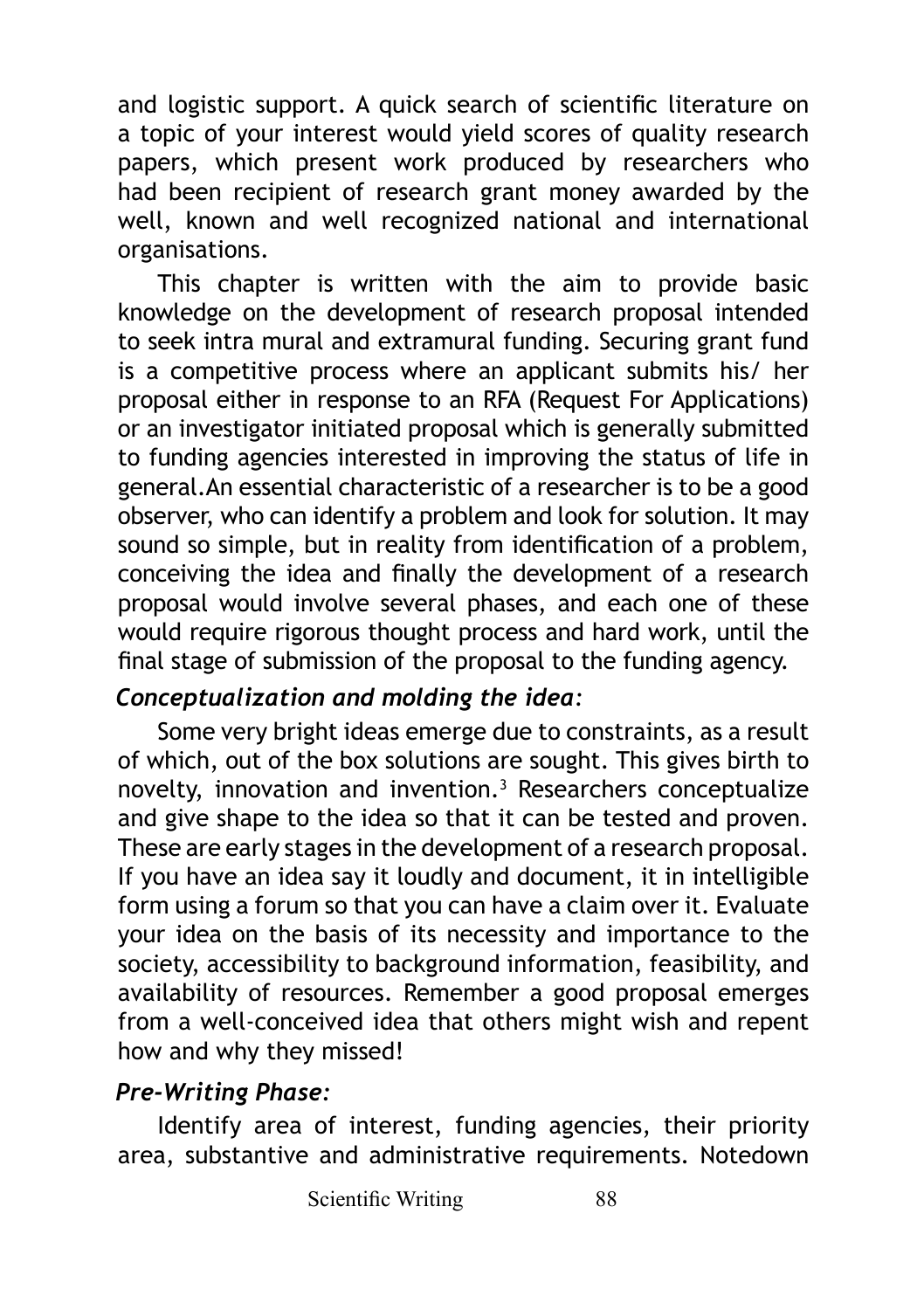due dates and submission requirements (e.g., whether a letter of intent is required before submission of the full proposal). Develop preliminary statement of potential research question, topic, and approach. Identify availability of relevant facilities, equipment, accessibility to patient data and other resources that will be required to carry out project work. Extensive literature search must be conducted very early in the thinking process.4 In fact one should develop a habit of mastering the use of software including EndNote, and create libraries of topic of interest, which must be regularly updated.

#### *Identify a Sponsor:*

 Depending on the type of research area, one can develop a proposal in response to an RFA or for a granting agency obligated with a mission to support hardcore science. Clinical trial proposals can be developed on the invitation of the pharmaceutical industry interested in supporting intervention studies. Carefully read the eligibility criteria of the sponsor and pre and post research terms and conditions. Length of your proposal will depend on the RFA, as many extramural funding agencies first just ask for a concept note, short proposal or a letter of intent on a theme or programme, which they intend to support. Such short concept notes do not require detailed narrative, methodology or budgetary details as their primary aim is to judge the capacity and capability of the investigator to deliver according to their agenda.

Thoroughly search for research funding sources and identify those who have been funding research areas like yours and those that best match your interests. When you find funding sources that support individuals similar to your interest, then you can begin preparing the proposal according to the prescribed format of the funder.Before you start writing a proposal,first carefully read the guidelines and eligibility criteria provided on the website or given in the contents of the announcement for that particular RFA.

Next also read your own institutional policies on applying and handling of extramural grants. This is important as most sponsors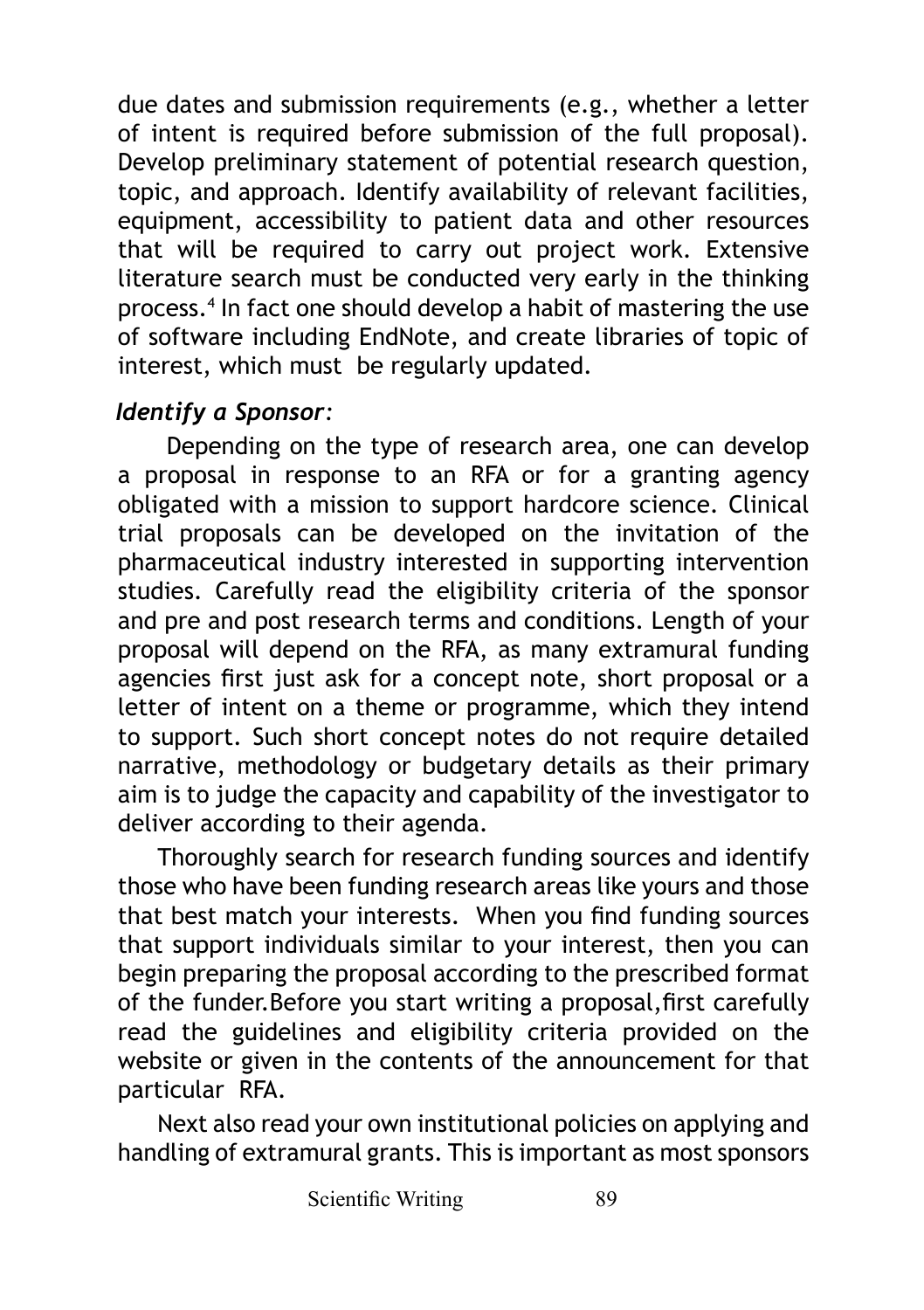only *(I think this is always the case; so can be emphasized)* accept applications endorsed by the highest authority of the host institution. Remember, individual may be the principal investigator (PI), but grant is awarded to the institution and not to an individual.

### *Proposal Design:*

Design of a proposal holds the scientific validity of the proposed research. A bad and inappropriately selected design could destroy the entire value and scientific appeal of an important research question. Such a proposal would not produce the correct answer to a good research question. Selection of an appropriate design is a complex issue, which requires expertise, as it acts like a road map in setting up the direction of a study and making the desired objectives achievable. Due to space restriction it would not be possible to include detailed description of each study design in this chapter. However, for the sake of understanding a brief mention of each design is provided. Beginners are advised to consult or even collaborate with experts who can guide in the selection of right strategy for research. Selection of the most appropriate study design is underpinned by the study objectives and research question. Depending on the nature of the problem under study, one can select from the qualitative or the quantitative approach. These are the two major designs applied in health research.

Qualitative research is mostly used in the exploratory situations where open ended questions in the form of group discussions are used. A small number of participants is selected to explore various aspects impacting on the health and well being of not only patients but on health care workers. For instance it can be used to assess the level of stress among health care providers that are playing important role in patient care as well as to assess perception and tolerance of pain and some biosocial practices impacting the health status of individuals.<sup>5</sup> Qualitative design can be a method of choice when straight descriptions of phenomena are desired. In many situations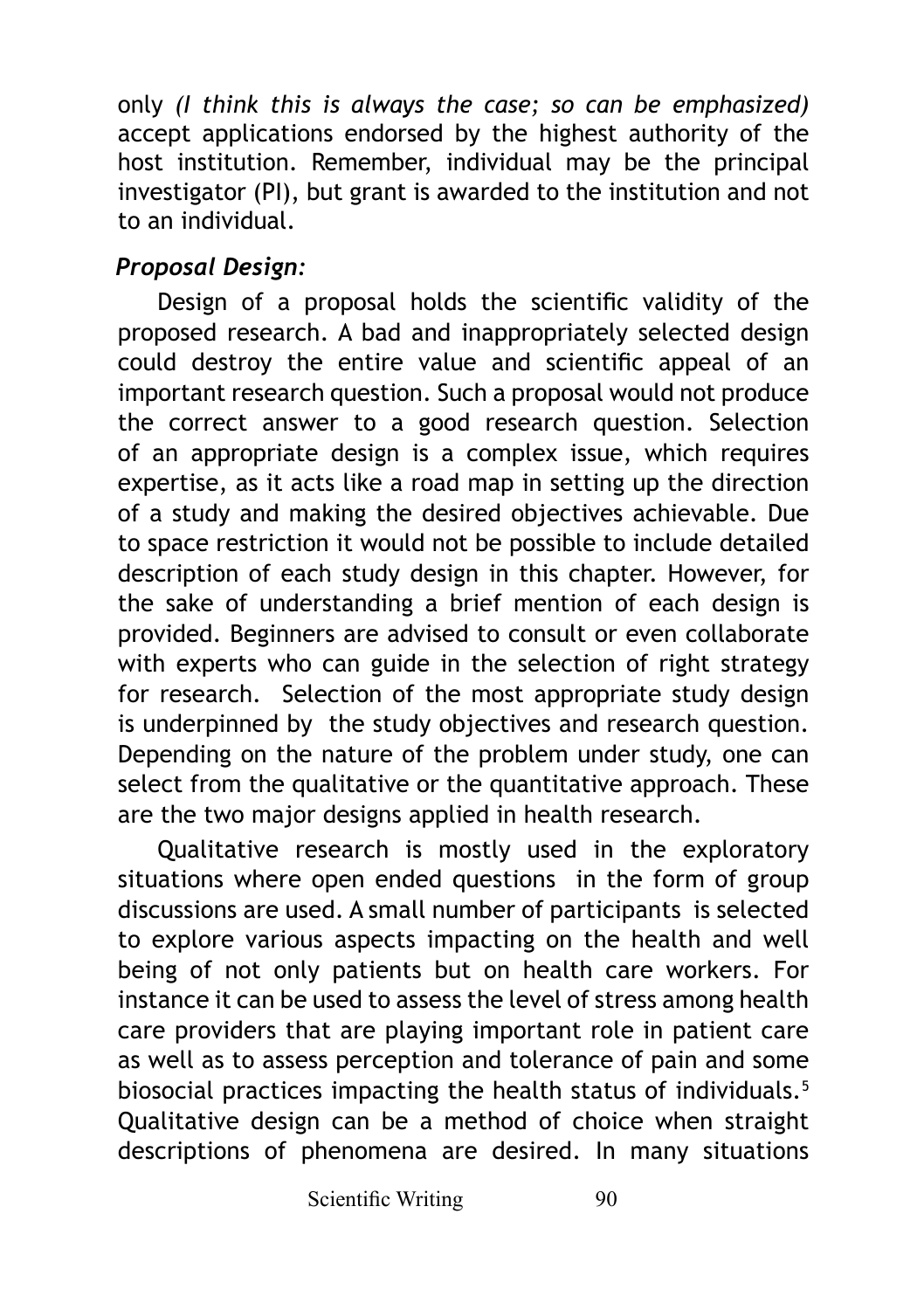qualitative study serve the purpose of generating supportive data that helps in building a strong rationale for the large scale quantitative study.

Quantitative study designs offer assorted options for investigating a health problem affecting a population or identifying the areas that need attention to improve the living conditions of individuals. For instance one could opt for a cohort study design, where group of study participants or animals are observed over a given period or a cross sectional type based on single occasion observation. A case control type of study would require matching sets of study participants selected based on intended observations, while in interventional type of studies, clinical trials or animal based experimental studies are required.<sup>6</sup> Mixed methods approach (a combination of qualitative and quantitative methods in the same project) is also increasingly becoming common in health sciences where dimensions of discovery *vs* verification is aimed in the same project.<sup>7</sup>

### **Essential Elements of a Proposal**

### *Prepare a Work Plan:*

Include a work plan in your research proposal. Your work plan or timeline should explain when you will accomplish each task (as described in your methods) and how long each will take. It should be in a table format, with a list of tasks in the left side column (perhaps grouped by the objective they support), and a list of months across the top. Your timeline is an estimate about future activities

### *Study Protocol:*

Most research proposals share the same general structure which sits on its protocol with a written plan of the study. Study protocol must be clearly written and demarcated in sections by appropriate headings. A clear and precisely written protocol can effectively convince the reader about the capabilities of the principal investigator.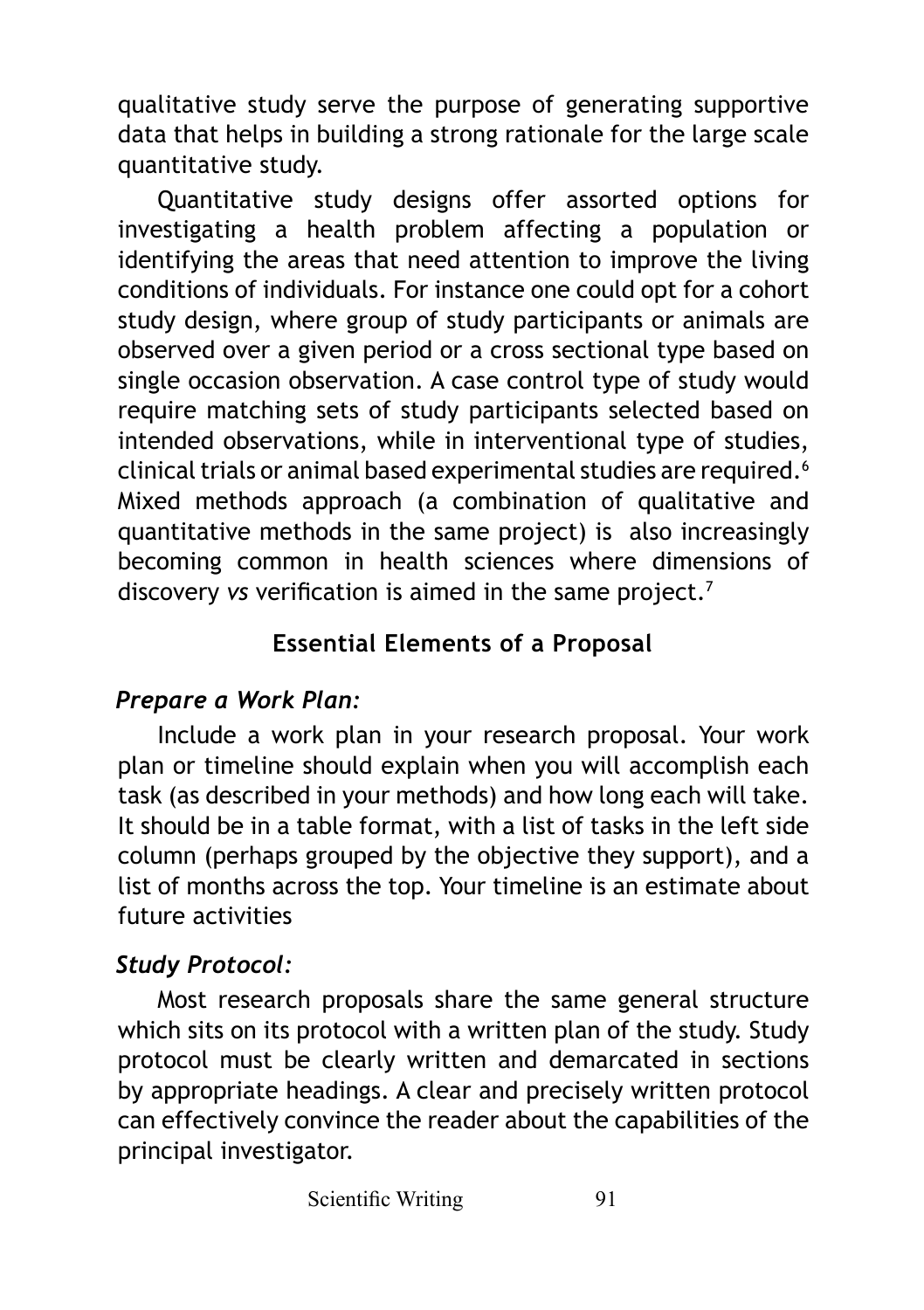A well-designed protocol would have all essential elements including research question, hypothesis, objectives and well written narrative or introduction that will make the proposal stand out in a competition where other similar applications are assessed for funding. Other equally important sections are material and methods, budget, plan of work and list of references cited in the text.Most organisations and sponsors provide guidelines along with specific sets of forms that are designed to make sure that all necessary information about you and your institution are listed and the essential elements of the research proposal are explicitly provided.<sup>8</sup>

#### *Narrative:*

Collection of authentic information and, and the extensive literature review should enable you to focus, and provide conceptual clarity to write in a transparent language. An essential feature of your narrative on this proposed research would be to relate this to the past and identify gaps and shortcomings to justify your proposal. This is important because most new ideas are not completely new, but emanate from the flaws and gaps in the past research. After presenting a convincing argument, you can describe how your research can fill the gaps in knowledge and bring in improvements or resolve the hitherto unresolved issues.This section puts the project into context by providing essential information in the form of evidence about the specific issue and showing how the proposed project builds on previous work, and identifies gaps in previous knowledge.

 After providing evidence, significance of your proposed work need to be highlighted to justify the case for the project, at the same time maintaining the focus on the proposed specific aims and emphasizing the need for the proposed study.

 As a writer you must help the would be reviewer of your grant application to understand the issue you are drawing attention by making its significance crystal clear, avoiding jargon and topic-specific abbreviations or terminology, and not expecting reviewers to search references. Here you need to be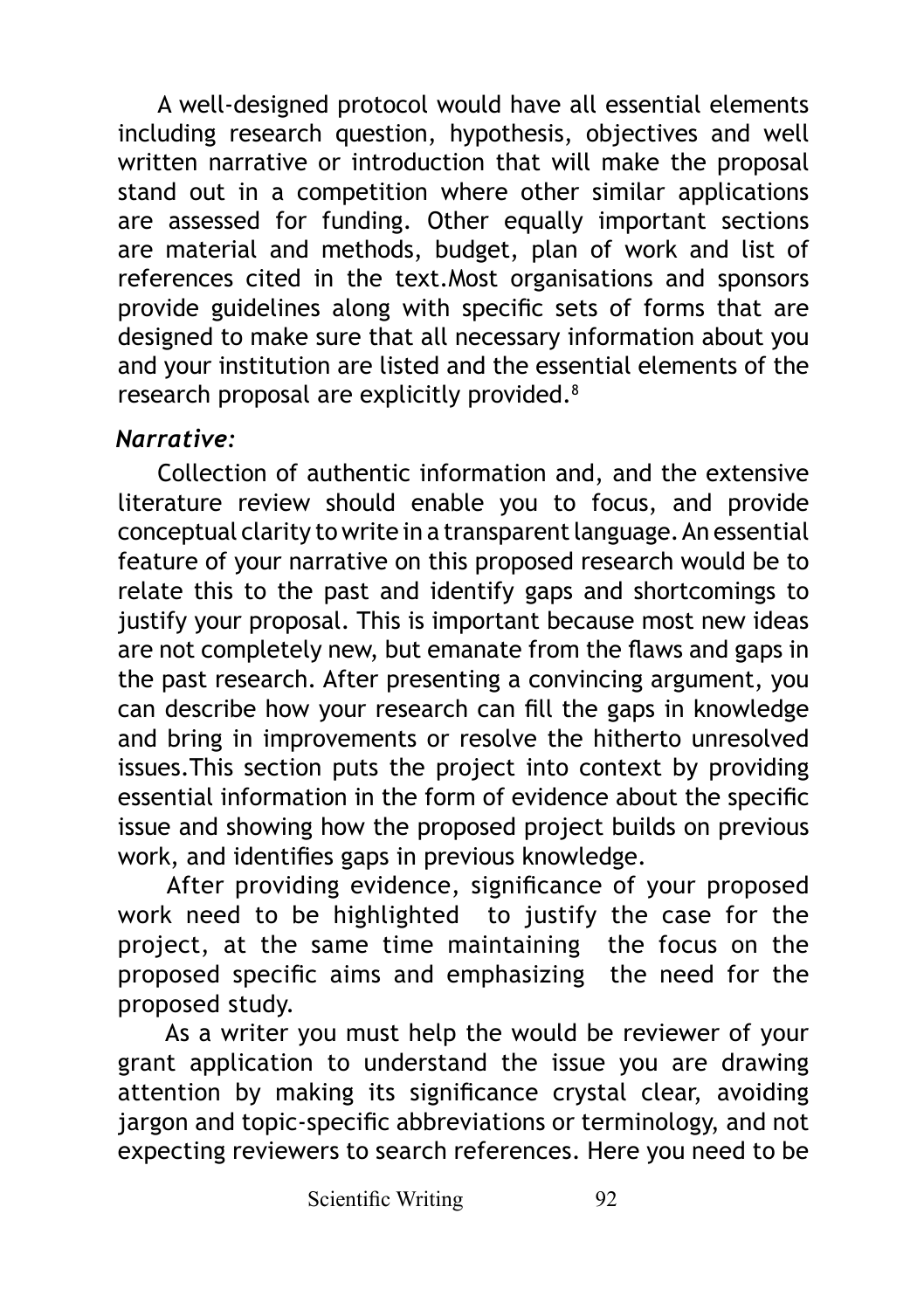like a lawyer pleading your case, the difference is that your arguments must not conceal the truth and realty at any cost. The proposal should be completely self-contained**.**

#### *Research Question, Hypothesis and Objectives:*

A research question is a reflection of an inquisitive mind, which observes issues and problems with close interest to resolve it. Offering any possible calculated guess made to resolve this specific issue is like putting forward a hypothesis, which needs to be tested. For example if the questions is asked, why are we witnessing emergence of dengue virus in recent years?, what is the most likely reason of its spread in big cities, and how can the local population be protected? If the reported literature does not offer a satisfactory answer, then one can think of possible answers, by making calculated guess, which would be the hypothesis and will require intensive testing to validate. It can be deduced from the above statement that you seek answer to a research question and you test a hypothesis to verify the answer of your question in yes or no. This means that question and hypothesis are closely linked, but cannot be considered as one entity. Thus a hypothesis is a statement or explanation that is suggested by knowledge or observation, but has not, yet, been proved or disproved. A good research question should with stand the test on what? why? and How? It is aimed so that getting the answer should contribute to the existing knowledge and help in solving the problem identified in the form of a research question. A hypothesis based research carries more value as oppose to non hypothesis based like simple surveys which may serve as reliable resources for information 8

Research objectives determine the direction of the study so that desired outcome can be obtained. Experts have defined certain rules for writing objectives which are that; an objective must start with an action verb and written in clear language logically defining the activities to be undertaken during the life time of the proposed project. Objectives should aim to measure the outcomes. While writing objectives, one need to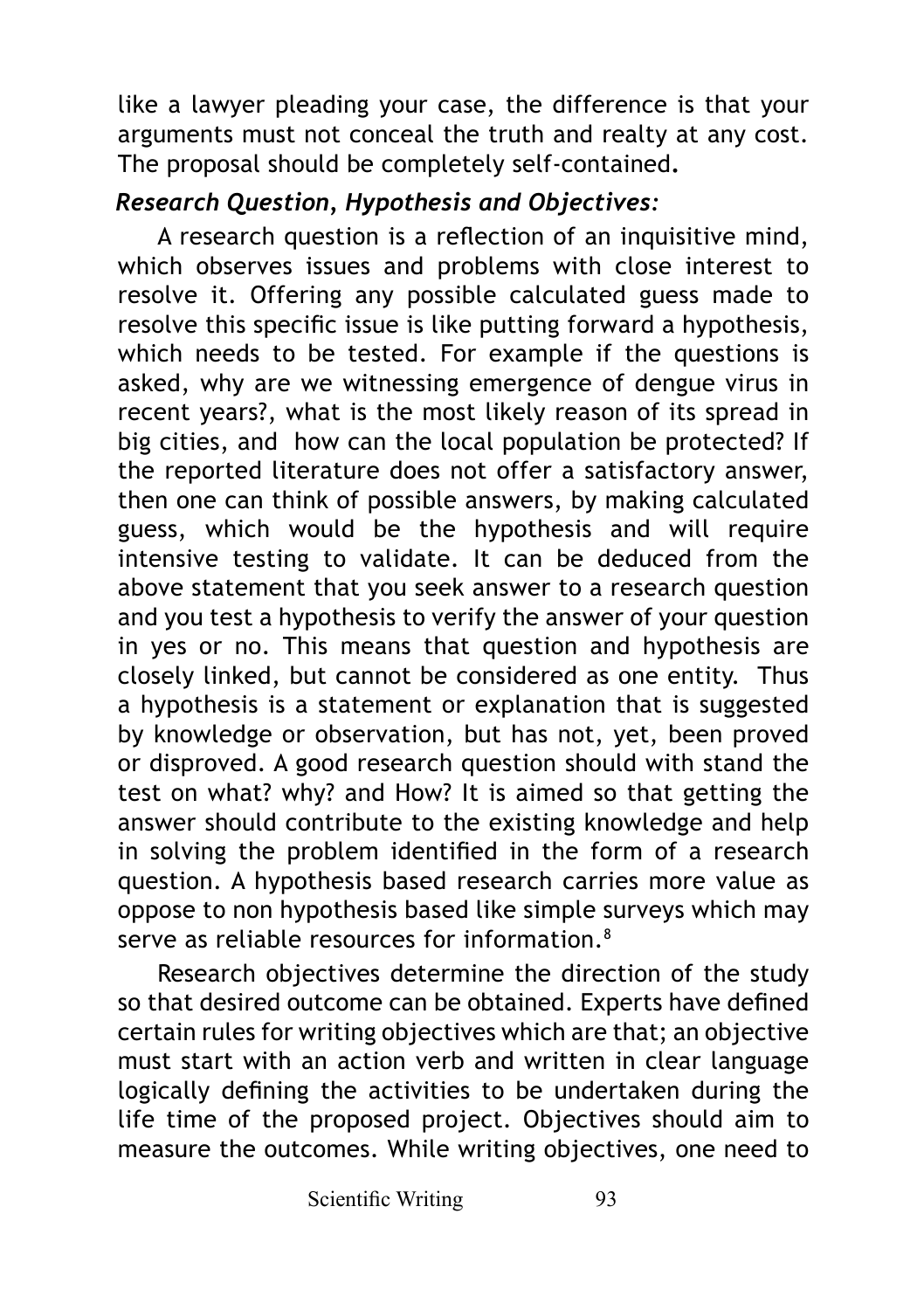understand the difference between goals and objectives as goals are long terms and may not be achievable at the end of the projects, while objectives are expected to be achieved upon the conclusion of the project. Going back to the above example of dengue, the goal of the research would be to eradicate the endemic of dengue, which would require huge resources and time, but one can have relatively small scale project having an objective to identify the possible solution to curtail its spread in the city.

#### *Material and Methods:*

In this section all activities starting from enrolling the participants, taking consent (in case of adult participants) collection of data and samples and procedures you plan to record any physiological observations if required. List all activities with all possible detail. Indicate the methodological steps you will take to answer every question or to test every hypothesis mentioned in your proposal.

## *Data Collection and Data Analysis:*

Outline the general plan for collecting the data. This may include questionnaire administration procedures, interviews and observation procedures. Specify the procedures you will use like descriptive analysis, Analysis of Variance ( ANOVA), multiple regression. Indicate briefly any analytic tools you will have available and expect to use (e.g., Ethnograph, NUDIST, AQUAD, or SPSS,. In the end it must mention how the results will be evaluated and the progress of the project will be monitored.

## *References:*

Follow Vancouver or APA guidelines regarding use of references in text and in the reference list , which should Include only references cited in the text.

## *Budget:*

A project budget is more than just a statement of proposed expenditures; it is an alternate way of expressing your project. In fact the budget is numerical explanation of your project as it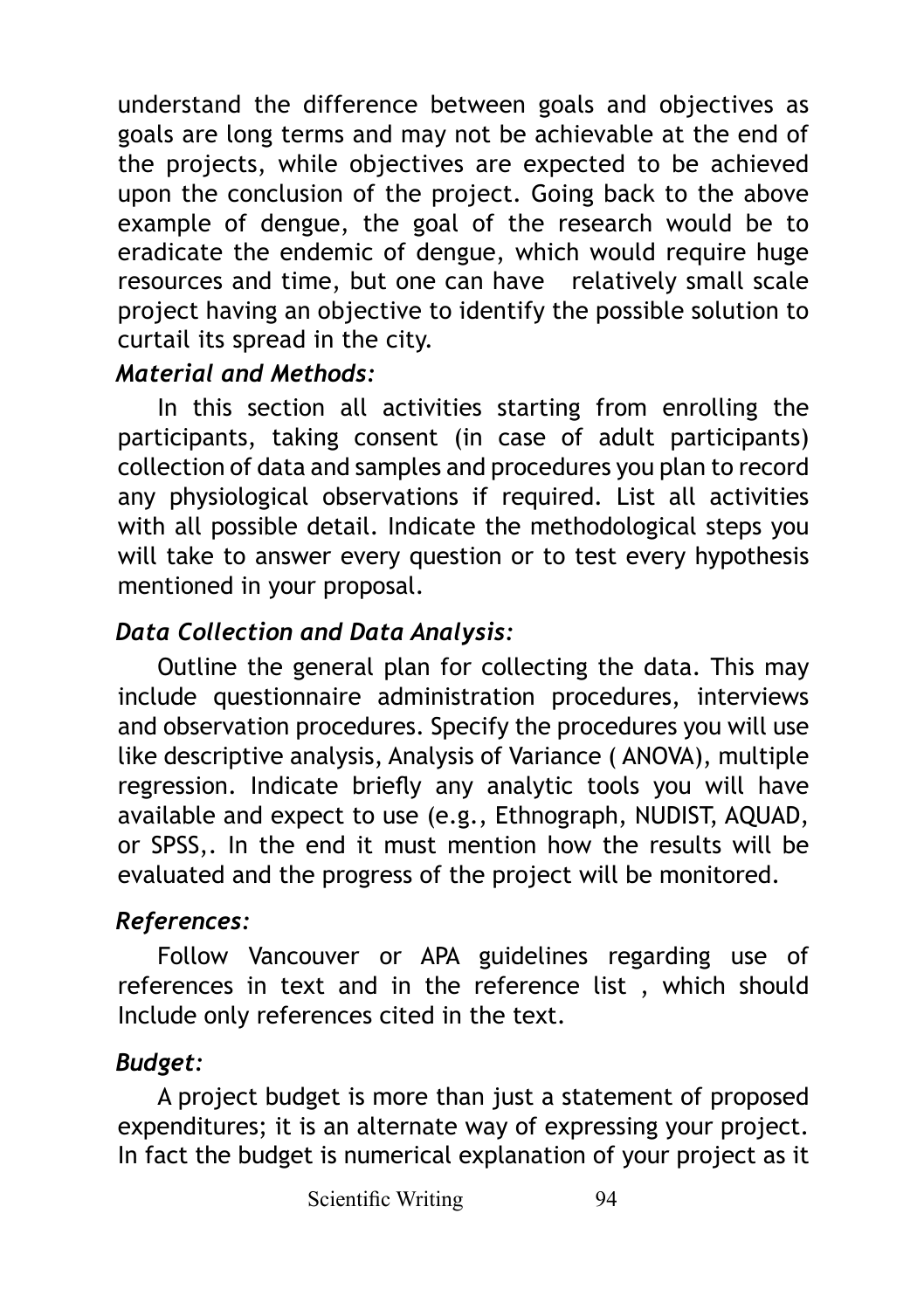lists all the activities you intend to undertake during the course of the proposed plan. It needs to be as creditable as the narrative. Most funding agencies provide specific forms and expect strict adherence to their specific guidelines. While preparing the budget, keep in mind all objectives and activities mentioned in the material and methods section. Be careful not to leave out any items, from printing of a questionnaire or buying an equipment to salaries of research staff. Seek help from your institutions finance and budget department who can guide you about all the institutional requirements and policies of handling the money matters. Grants are awarded by the funding agencies to those who can demonstrate through proposals their ability to complete the projects satisfactorily within the available resources.

#### *Ethical Clearence:*

All research proposals whether interventional or observational, require prior approval of the Institutional Ethics Review Committee (ERC) or Institutional Review Board (IRB). No agency or host institution allows a research project to proceed without this approval. Make sure that you submit your proposal to the respective ERC well ahead of the funder's submission deadline.

### **REFERENCES**

- 1. Srinivasa S., S.J., Developing countries and innovation: Searching for a new analytical approach Technology in Society. 2008;30(2):129-140.
- 2. Harris E, Building scientific capacity in developing countries. EMBO Reports, 2004;5(1):7–11.
- 3. Amy P. Wong, a.M.G., a Sergey S. Shevkoplyasa and George M. Whitesides, Egg beater as centrifuge: isolating human blood plasma from whole blood in resource-poor settings. lab on a chip, 2008(12).
- 4. Gitlin L. N., A.L.K., Successful Grant Writing:Strategies for Health and Human Service Professionals. 4 ed. 2014, New York: Springer Publishing company. 353.